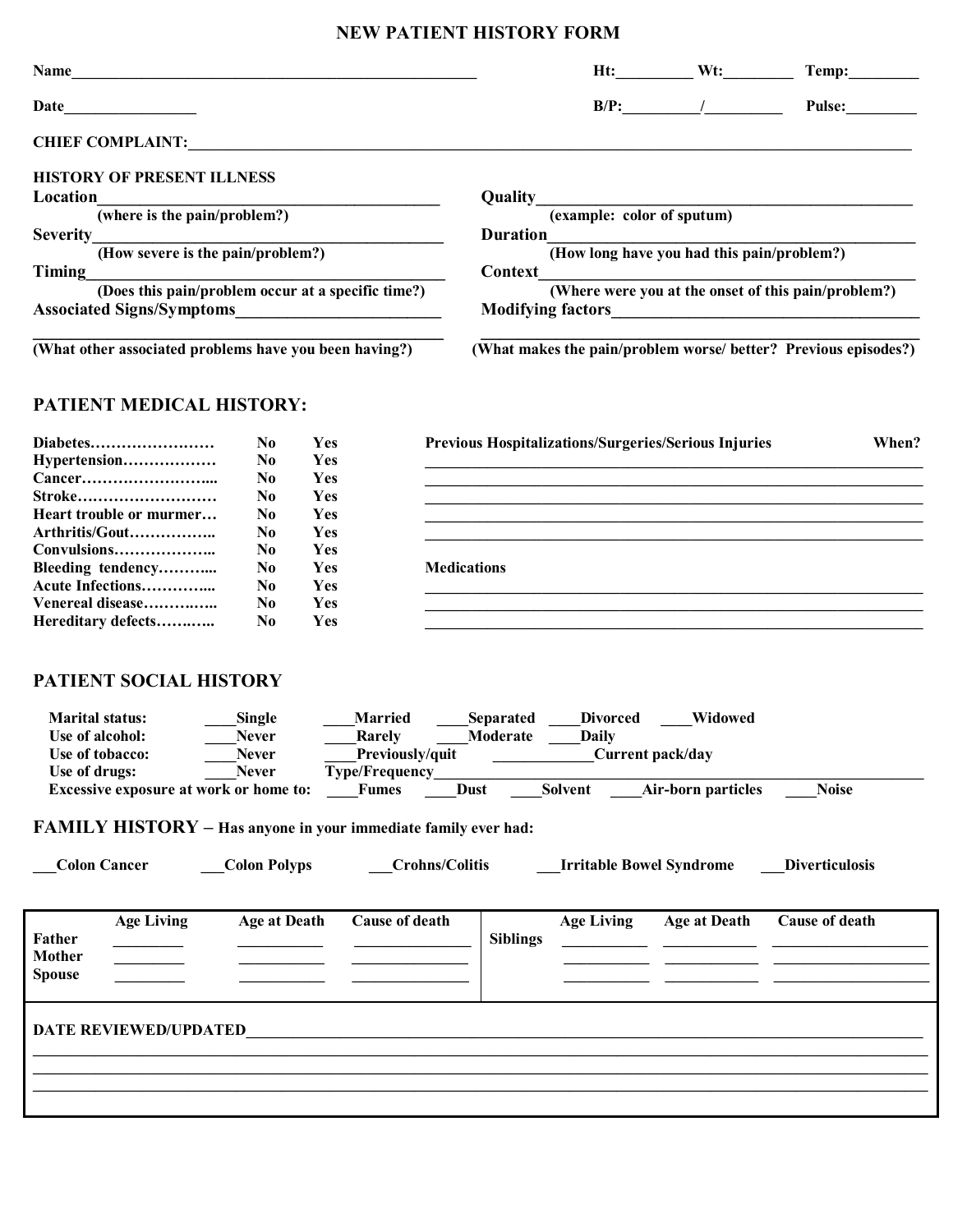## **SYSTEM REVIEW**

| <b>CONSITUTIONAL SYMPTOMS</b>                  |                |     | <b>MUSCULOSKELETAL</b>                                 |                |            |
|------------------------------------------------|----------------|-----|--------------------------------------------------------|----------------|------------|
| Good general health lately                     | N <sub>0</sub> | Yes |                                                        | N <sub>0</sub> | Yes        |
|                                                | N <sub>0</sub> | Yes | Joint stiffness or swelling                            | N <sub>0</sub> | Yes        |
|                                                | N <sub>0</sub> | Yes | Weakness of muscles or joints                          | N <sub>0</sub> | Yes        |
|                                                | N <sub>0</sub> | Yes |                                                        | N <sub>0</sub> | Yes        |
|                                                | N <sub>0</sub> | Yes | Cold extremities                                       | N <sub>0</sub> | Yes        |
|                                                |                |     | Difficulty in walking                                  | N <sub>0</sub> | Yes        |
| <b>EYES</b>                                    |                |     | Muscle pain or cramps                                  | N <sub>0</sub> | Yes        |
|                                                | N <sub>0</sub> | Yes |                                                        |                |            |
| Wear glasses/contact lenses                    | N <sub>0</sub> | Yes | <b>INTEGUMENTARY (SKIN, BREAST)</b>                    |                |            |
|                                                | N <sub>0</sub> | Yes |                                                        | N <sub>0</sub> | Yes        |
|                                                | N <sub>0</sub> | Yes | Change in skin color                                   | N <sub>0</sub> | Yes        |
|                                                |                |     | Change in hair or nails                                | N <sub>0</sub> | Yes        |
| <b>EARS/NOSE/MOUTH/THROAT</b>                  |                |     | Varicose veins                                         | N <sub>0</sub> | Yes        |
|                                                | N <sub>0</sub> | Yes |                                                        | N <sub>0</sub> | Yes        |
|                                                | N <sub>0</sub> | Yes |                                                        | N <sub>0</sub> | Yes        |
| Chronic sinus problem or rhinitis              | N <sub>0</sub> | Yes | Breast discharge                                       | N <sub>0</sub> | Yes        |
|                                                | N <sub>0</sub> | Yes |                                                        |                |            |
|                                                | N <sub>0</sub> | Yes | <b>NEUROLOGICAL</b>                                    |                |            |
|                                                | N <sub>0</sub> | Yes | Frequent or recurring headaches.                       | N <sub>0</sub> | Yes        |
| Bad breath or bad taste                        | N <sub>0</sub> | Yes | Light headed or dizzy                                  | N <sub>0</sub> | Yes        |
| Sore throat or voice change                    | N <sub>0</sub> | Yes | Convulsions or seizures                                | N <sub>0</sub> | Yes        |
|                                                | N <sub>0</sub> | Yes |                                                        | N <sub>0</sub> | Yes        |
|                                                |                |     | Numbness or tingling sensations                        |                | Yes        |
|                                                |                |     |                                                        | N <sub>0</sub> |            |
| <b>CARDIOVASCULAR</b>                          |                |     |                                                        | N <sub>0</sub> | Yes        |
| Heart trouble or murmur                        | N <sub>0</sub> | Yes |                                                        | N <sub>0</sub> | Yes        |
| Chest pain or angina pectoris                  | N <sub>0</sub> | Yes | Head Injury                                            | N <sub>0</sub> | Yes        |
|                                                | N <sub>0</sub> | Yes |                                                        |                |            |
| Shortness of breath walking or lying flat      | N <sub>0</sub> | Yes | <b>PSYCHIATRIC</b>                                     |                |            |
| Swelling of feet, angles or hands              | N <sub>0</sub> | Yes | Memory loss or confusion                               | N <sub>0</sub> | Yes        |
|                                                |                |     | Nervousness                                            | N <sub>0</sub> | Yes        |
| <b>RESPIRATORY</b>                             |                |     |                                                        | N <sub>0</sub> | Yes        |
| Chronic or frequent coughs                     | N <sub>0</sub> | Yes |                                                        | N <sub>0</sub> | Yes        |
|                                                | N <sub>0</sub> | Yes |                                                        |                |            |
|                                                | N <sub>0</sub> | Yes | <b>ENDOCRINE</b>                                       |                |            |
|                                                | N <sub>0</sub> | Yes | Glandular or hormone problem                           | N <sub>0</sub> | <b>Yes</b> |
|                                                |                |     | Thyroid disease                                        | N <sub>0</sub> | Yes        |
| <b>GASTROINTESTINAL</b>                        |                |     |                                                        | N <sub>0</sub> | Yes        |
|                                                | N <sub>0</sub> | Yes | <b>Excessive thirst or urination</b>                   | N <sub>0</sub> | Yes        |
| Change in bowel movements                      | N <sub>0</sub> | Yes | Heat or cold intolerance                               | N <sub>0</sub> | Yes        |
|                                                | N <sub>0</sub> | Yes | Skin becoming dryer                                    | N <sub>0</sub> | Yes        |
|                                                | N <sub>0</sub> | Yes | Change in hat or glove size                            | N <sub>0</sub> | Yes        |
| Painful bowel movements or constipation.       | N <sub>0</sub> | Yes |                                                        |                |            |
| Rectal bleeding or blood in stool              | N <sub>0</sub> | Yes | HEMATOLOGIC/LYMPHATIC                                  |                |            |
| Abdominal pain or heartburn                    | N <sub>0</sub> | Yes |                                                        | N <sub>0</sub> | Yes        |
| Peptic ulcer (stomach or duodenal)             | N <sub>0</sub> | Yes | Bleeding or bruising                                   | N <sub>0</sub> | Yes        |
|                                                |                |     |                                                        | N <sub>0</sub> | Yes        |
| <b>GENITOURINARY</b>                           |                |     |                                                        | N <sub>0</sub> | Yes        |
|                                                | N <sub>0</sub> | Yes |                                                        | N <sub>0</sub> | Yes        |
| Burning or painful urination                   | N <sub>0</sub> | Yes | Enlarged glands                                        | N <sub>0</sub> | Yes        |
|                                                | N <sub>0</sub> | Yes | Hepatitis A B C                                        | N <sub>0</sub> | Yes        |
| Change in force of strain when urinating       | N <sub>0</sub> | Yes |                                                        |                |            |
|                                                | N <sub>0</sub> | Yes | <b>ALLERGIC/IMMUNOLOGIC</b>                            |                |            |
|                                                | N <sub>0</sub> | Yes | History of skin reaction or other adverse reaction to: |                |            |
|                                                | N <sub>0</sub> | Yes | Penicillin or other antibiotics                        | N <sub>0</sub> | Yes        |
|                                                | N <sub>0</sub> | Yes | Morphine, Demerol or other narcotics                   | N <sub>0</sub> | Yes        |
|                                                | N <sub>0</sub> | Yes | Novocaine or other anesthetics                         | N <sub>0</sub> | Yes        |
| Female – pain with periods                     |                | Yes |                                                        |                | Yes        |
|                                                | N <sub>0</sub> | Yes | Aspirin or other pain remedies                         | N <sub>0</sub> |            |
| Female – vaginal discharge                     | N <sub>0</sub> |     | Tetanus antitoxin or other serums                      | N <sub>0</sub> | Yes        |
| # of miscarriages<br>Female - # of pregnancies |                |     | Iodine, Methiolate or other antiseptic                 | N <sub>0</sub> | Yes        |
| Female – date of last pap smear                |                |     | Other drugs/medications                                |                |            |